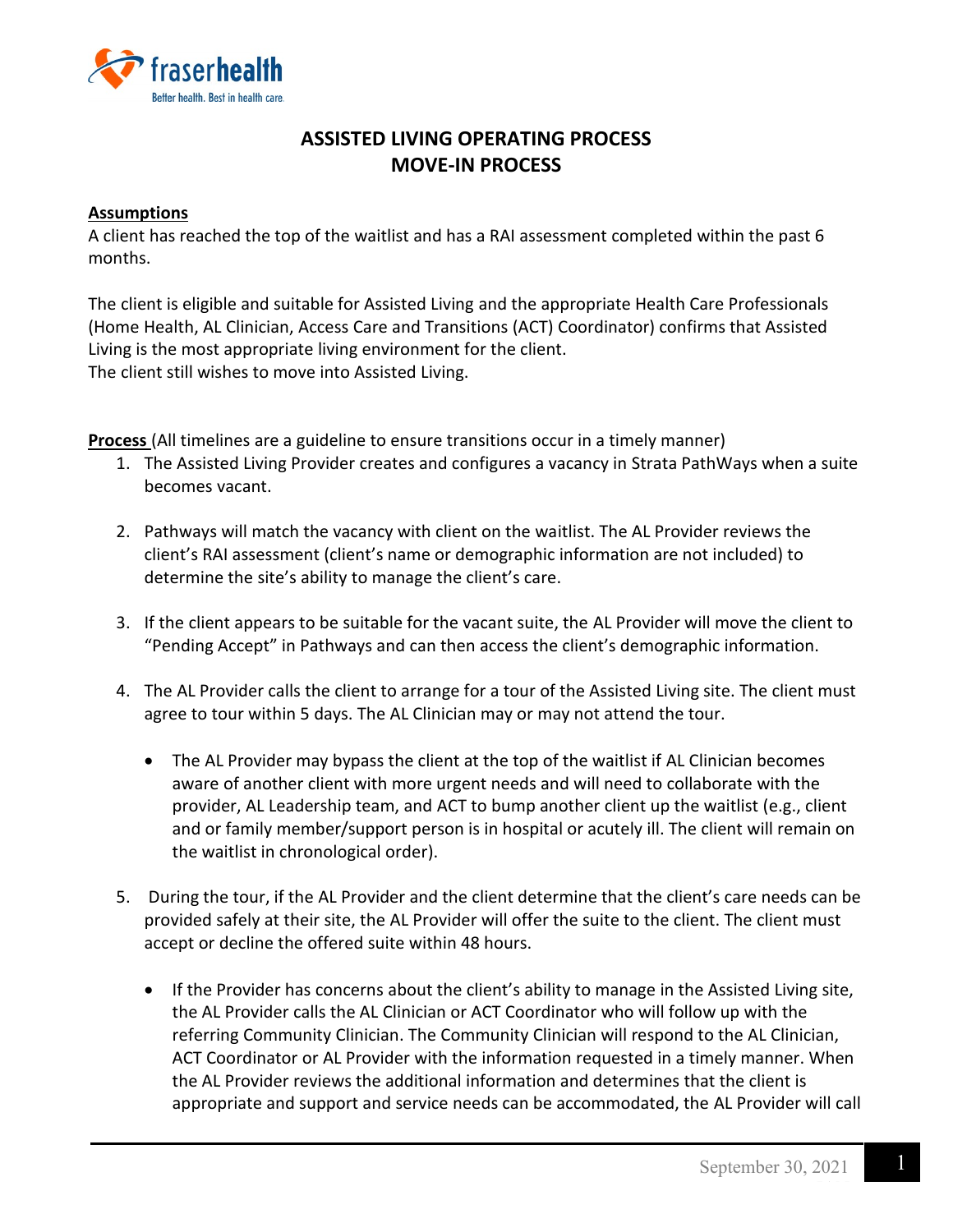

the client to offer them the suite. The client must accept or decline the suite within 48 hours.

- 6. Once the client accepts the suite, a pre-occupancy meeting will be arranged with the client, AL Provider and AL Clinician within 5 days of the acceptance.
- 7. The pre-occupancy meeting will take place at the Assisted Living site where: **The Client:** 
	- will bring their current Notice of Assessment, cheque for the damage deposit and a void cheque for automatic withdrawal for rent payment
	- will read and sign the Tenancy Agreement
	- will agree to their monthly Assisted Living rate
	- will understand and agree to the exit criteria for Assisted Living
	- will participate in the development of their care plan

## **The AL Provider:**

- will review the Tenancy Agreement with the client
- will provide information about site rules and regulations
- will provide the client with the Tenant Handbook
- will review mandatory and optional charges
- will complete the BC Housing forms
- will participate in the development of the Short Term Service Plan

## **The AL Clinician:**

- will review Assisted Living policies with the client
- will confirm or update the financial information and will calculate the monthly rent for the client
- will develop an Assisted Living Service Plan in collaboration with the client and AL Provider
- 8. The AL Provider and client will arrange an agreeable move-in date-within 10 days of the pre-occupancy meeting. This time may be extended if there are extenuating circumstances.
- 9. The AL Provider will advance the client to "Accepted" in PathWays with an entry date.
- 10. The AL Provider will enter the client "As Admitted" in PathWays when the client moves into the Assisted Living site and will inform AL Clinician.
- 11. The AL Clinician will complete an AL Case Management Referral in Paris and allocate the client to their caseload. The AL Clinician will link the Assisted Living referral to the AL Screening Referral to ACT and send notification to the Assisted Living ACT Coordinator who will then discharge the AL Screening Referral from Paris.

## **Exceptions**

If the client declines the suite before or following the tour:

1. The AL Provider will contact the referring/AL Clinician to follow up with the client/family and Assisted